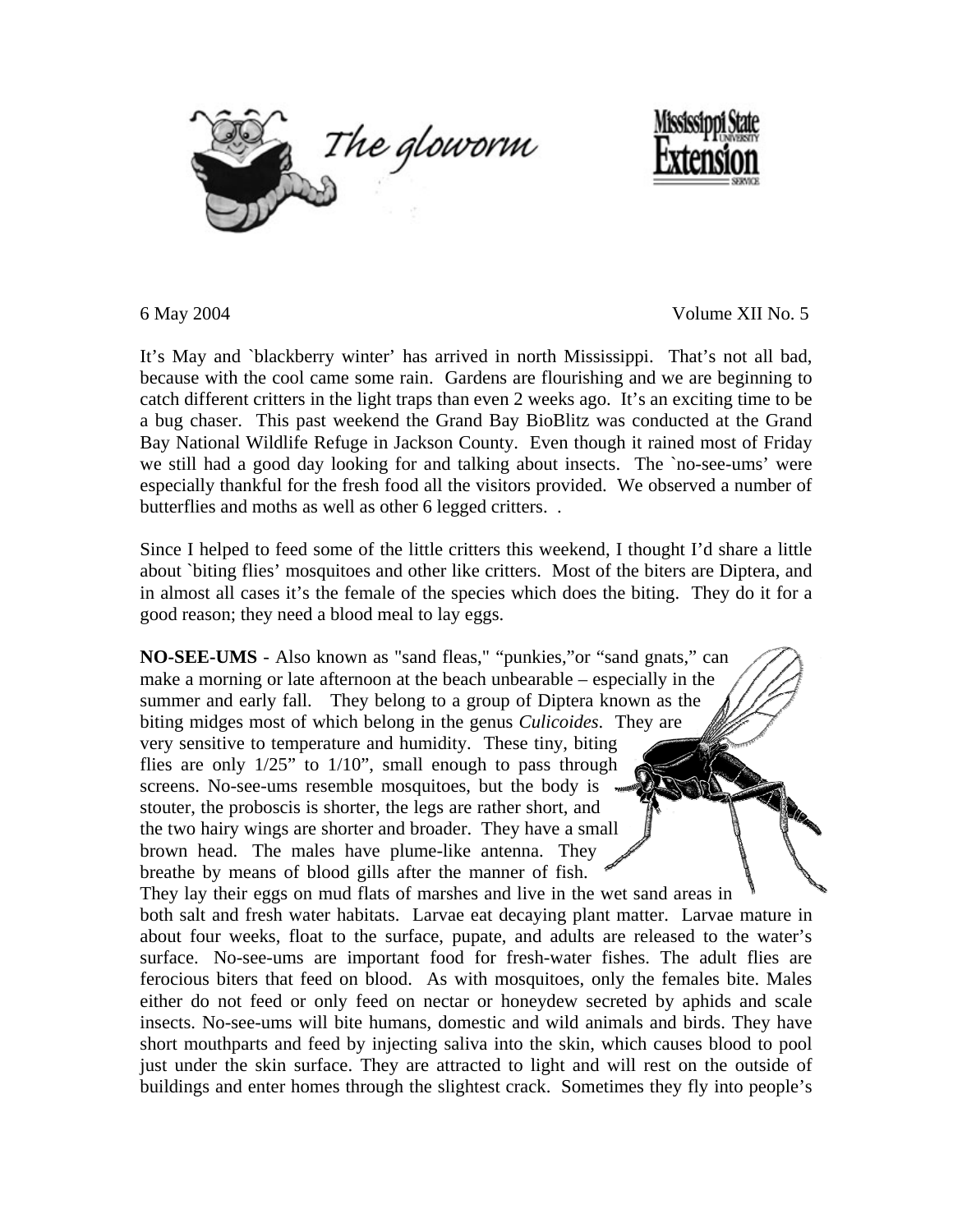eyes, ears, and mouth. Swarms produce a high-pitched whine from the thousands of tiny beating wings. Repellants are moderately effective against them.

**MOSQUITOES** - As with most animals, these critters are cyclic. We usually encounter more of these in years when there is a lot of rain. Many people have become more aware of mosquitoes in the last couple of years because of the presence of West Nile Virus, which they can readily transmit to people.

Mosquito habitats vary widely but all have one thing in common. They all require water for the larval and pupal stages of the mosquito's life cycle. Mosquitoes lay their eggs in a wide range of areas associated with water. Some may lay them in tin cans, barrels, horse troughs, old



tires, ornamental ponds, swimming pools, puddles, creeks, ditches, or marshy areas. Others will lay them on damp soil where the eggs will hatch only when flooded with water. Mosquitoes prefer a habitat that is sheltered from the wind by grass and weeds.

Adult mosquitoes prefer to rest in areas that are damp and provide protection. These may include wooded areas, bushes, underneath houses and decks, tall grass and etc.

The mosquito goes through four separate and distinct stages of its life cycle: Egg, Larva, Pupa, and Adult. Each of these stages can be easily recognized by its special appearance.

**Egg:** Some mosquitoes lay their eggs on the surface of the water one at a time or stuck together in rafts of 200 or more. Other mosquitoes lay their eggs on damp soil that will be flooded by water. Most eggs hatch into larvae within 48 hours. Water is a necessary part of their habitat.

**Larvae:** The larvae live in the water and come to the surface to breathe. Larvae shed (molt) their skins four times, growing larger after each molting. Most larvae have siphon tubes for breathing and hang from the water surface. The larvae feed on microorganisms and organic matter in the water. Mosquito larvae, commonly called "wigglers", must live in water from 7 to 14 days depending on water temperature. Also, some species have naturally adapted to go through their entire life cycle in as little as four days. On the fourth molt the larva changes into a pupa.

**Pupa:** The pupal stage is a resting, non-feeding stage. This is the time the mosquito turns into an adult. It takes about two days before the adult is fully developed. When development is complete, the pupal skin splits and the adult mosquito emerges.

**Adult:** The newly emerged adult rests on the surface of the water for a short time to allow itself to dry and all its body parts to harden. The wings have to spread out and dry properly before it can fly.